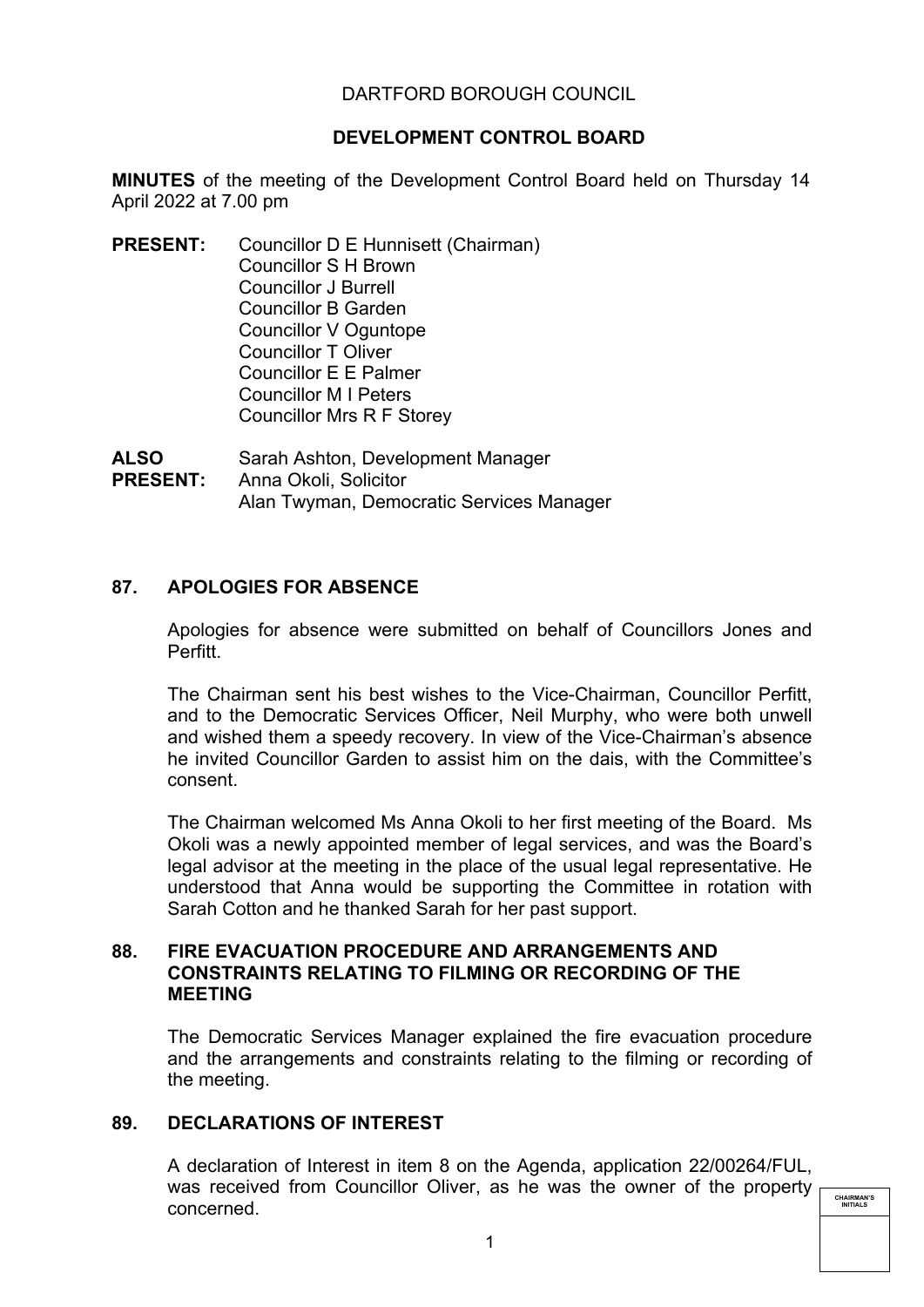# DEVELOPMENT CONTROL BOARD

## THURSDAY 14 APRIL 2022

There were no other declarations of interests.

### **90. CONFIRMATION OF THE MINUTES OF THE MEETING HELD ON 17 MARCH 2022**

The Committee considered the minutes of its meeting held on 17 March 2022.

RESOLVED:

That the minutes of the meeting of the Development Control Board held on 17 March 2022, be confirmed as an accurate record.

## **91. REFERENCES FROM OTHER COMMITTEES**

There were no references from other committees.

### **92. URGENT ITEMS**

There were no urgent items.

## **93. 21/00273/FUL 45 - 58 LOWFIELD STREET, DARTFORD, KENT.**

The Board considered a report on an application for the demolition of existing buildings and the erection of 71 residential dwellings (Use Class C3), with associated landscaping, car parking, and infrastructure at this site.

Members' attention was drawn to the update circulated and the additional comments made since the publication of the agenda.

It was noted that an agreement of planning responsibility, a S106 agreement, was proposed to ensure that the direct impacts of the development were mitigated and to secure the required level of affordable housing.

Although the report was not called down for debate a Member sought clarification on a number of matters, including whether a detailed assessment of the car parking arrangements had been carried out as previously promised. The Development Manager confirmed that this had been in the context of an earlier application but that the Council was satisfied with the proposed car parking management arrangements. She confirmed that the Council was also happy with the allocation of 4 Car Club spaces and that membership of this would only be given to the first owners of approved units for a 12 month period. This would be covered in an additional informative. Motor cycle parking provision would be secured by condition. Members were also concerned about the sufficiency of the provision of electric vehicle charging points and cabling given the push towards the use of electric vehicles. The Committee noted that this was covered by condition 23 but felt that this should

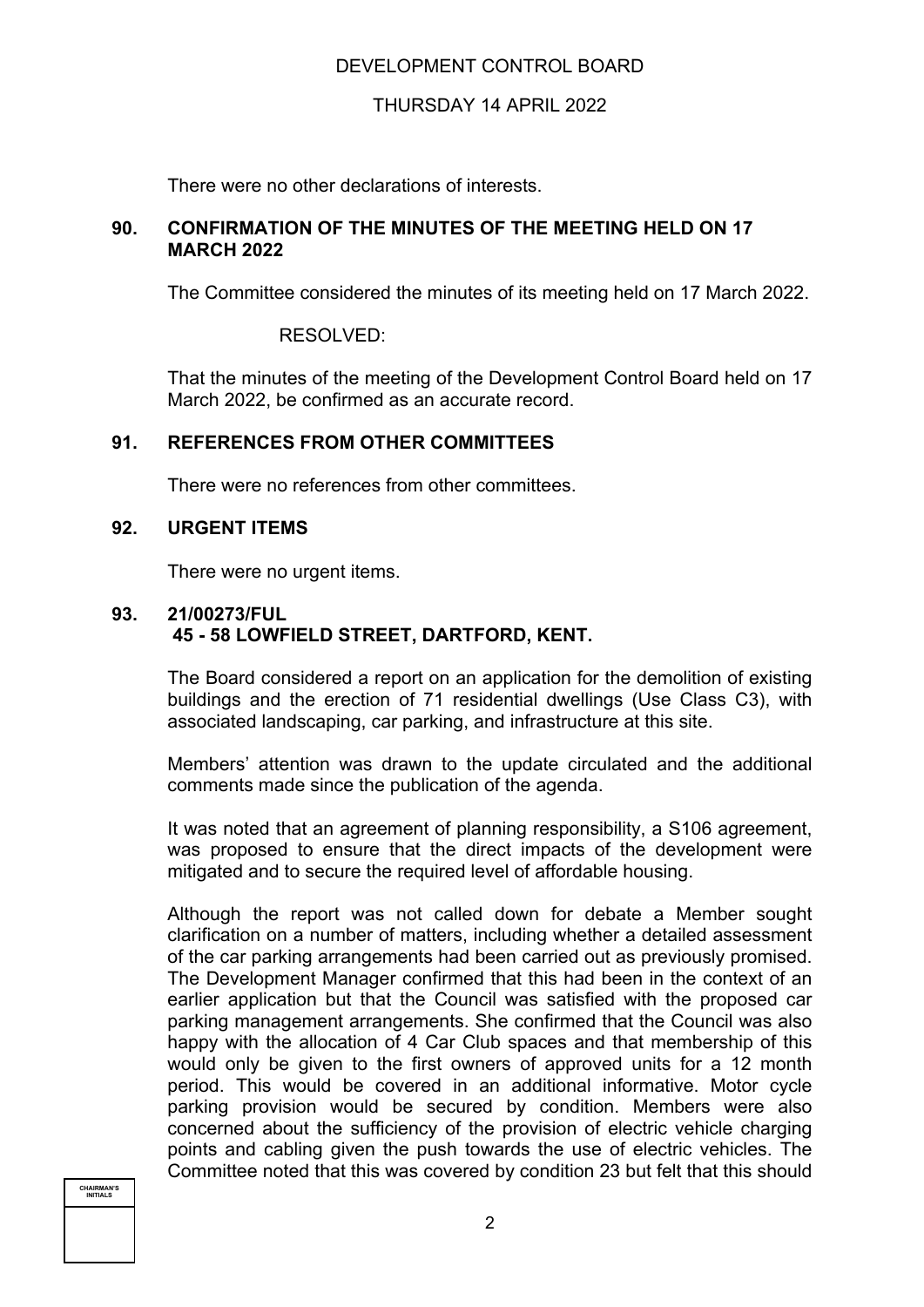## DEVELOPMENT CONTROL BOARD

### THURSDAY 14 APRIL 2022

be enhanced to make it clear that all parking spaces should have active/passive electric vehicle charging point infrastructure.

### RESOLVED

- 1. That the Application be approved for the reasons set out in the report, subject to the Conditions and Informatives set out in the Report and the associated Planning Update, and to the additional informative to clarify the Car Club scheme, amendment of condition 23 to ensure the provision of100% active/passive Electric Vehicle Charging Point infrastructure and an additional condition to specify motorcycle parking facilities; and
- 2. That delegated authority be given to the Development Manager/Head of Planning Services, to make minor amendments to the conditions and drawings numbers as necessary prior to the issue of the planning permission.

# **94. 21/01286/FUL LAND EAST OF LOWFIELD STREET (VAUXHALL FARM) DARTFORD KENT.**

The Board received a report on an application for the demolition of the existing buildings on this site and the erection of 84 residential dwellings (Use Class C3), with associated landscaping, car parking, and infrastructure.

Members' attention was drawn to the update circulated and to the additional comments submitted since the publication of the agenda, including those of the Deed, Trust and Obligations Committee at its meeting on 12 April 2022.

It was noted that an agreement of planning responsibility, a S106 agreement, was proposed to ensure that the direct impacts of the development were mitigated and to secure the required level of affordable housing.

Although the report was not called down for debate clarification was sought on a number of matters. In response it was agreed that an informative would be added to clarify the operation of the Car Club scheme and that membership of this would only be given to the first owners of approved units for a 12 month period. Motor cycle parking provision would also be secured by condition. There had also been concern about the sufficiency of the provision of electric vehicle charging points and cabling given the push towards the use of electric vehicles. The Committee noted that this was covered by condition 16 but felt that this should be enhanced to make it clear that all parking spaces should have active/passive electric vehicle charging point infrastructure.

#### RESOLVED

1. That the application be approved for the reasons set out in the report, and subject to the Conditions and Informatives contained therein and in the